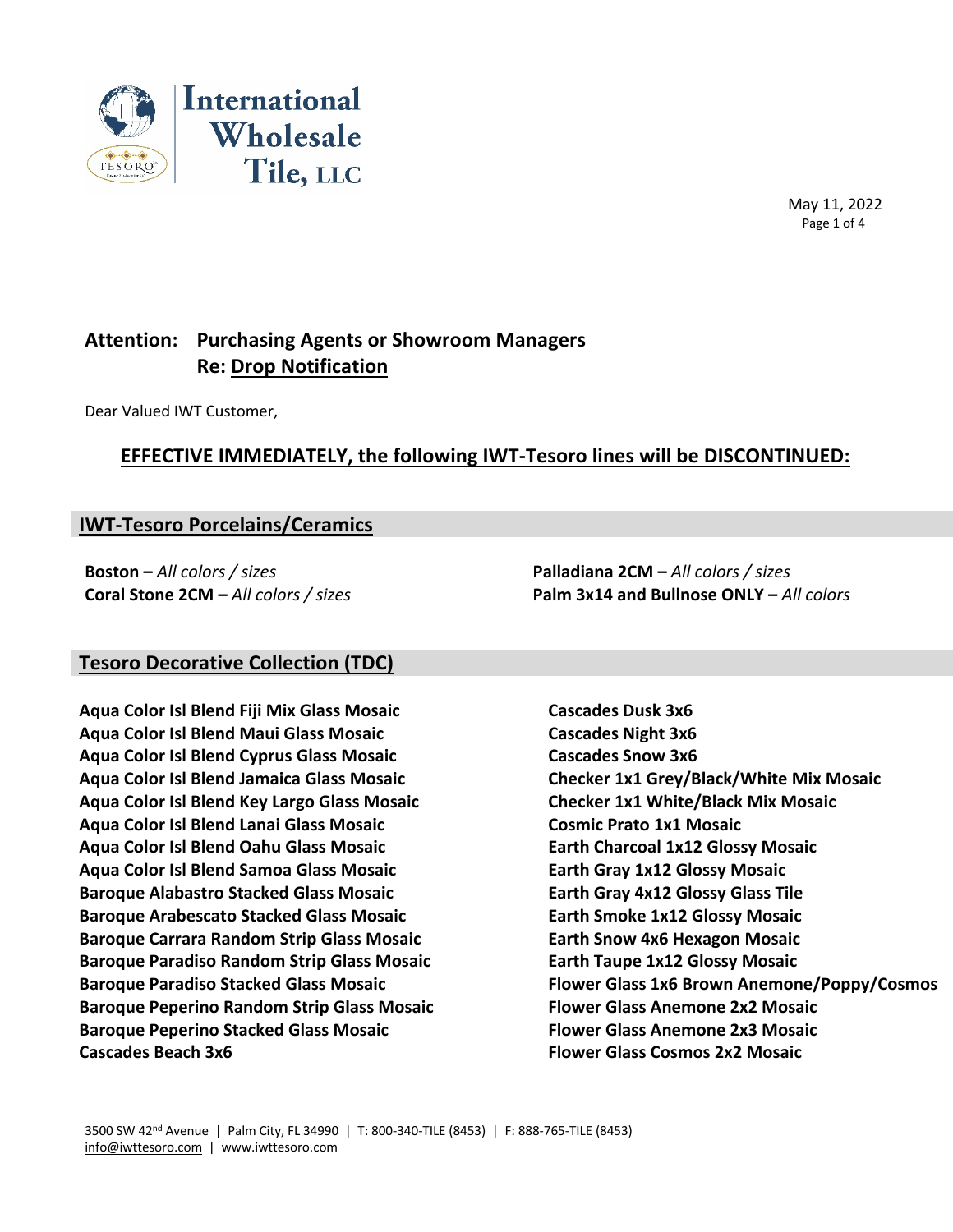

May 11, 2022 Page 2 of 4

## **Tesoro Decorative Collection (TDC)**

**Flower Glass Cosmos 2x3 Mosaic Glass Stone Stainless Artic Night Linear Blend Flower Glass Cosmos 3x6 Glass Tile Hyde Park Pearl 4x12 Wall Tile Flower Glass Poppy 2x2 Mosaic Hyde Park Pearl 4x12 Bullnose Flower Glass Poppy 2x3 Mosaic Hyde Park Pearl Deco 4x12 Flower Glass Poppy 3x6 Glass Tiles Hyde Park Topaz 4x12 Bullnose Fusion Erosion Random Strip Glass Mosaic Marbelous Slate 1x2 Brick Stone Mosaic Fusion Oxide Random Strip Glass Mosaic Metallica Linear #1 Lt Alum Med Mosaic Fusion Plantation Random Strip Glass Mosaic Mystic Madeira 1x1 Mosaic Fusion Rock Random Strip Glass Mosaic Mystic Naxos 1x1 Mosaic Fusion Sand Random Strip Glass Mosaic Polaris Glossy White 3x9 Wall Tile Glass Stone Stainless Woodland Park Linear Blend Polaris Glossy White 9x12 Wall Tile Glass Stone Stainless Fossil Rock Linear Blend Slide Carmel 8x24 Wall Tile Glass Stone Stainless Deep Grotto Linear Blend Slide Caramel 4x12 Wall Tile Glass Stone Stainless Nature Trail Linear Blend Slide Mink 8x24 Wall Tile**

#### **Metropolitan Collection**

**Bark Honed Limestone ¾ x ¾ Mosaic Frost Dawn 2x8 Glass Bark Honed Limestone Chair Rail Molding The State of Limitate Care Frost Glacier 2x8 Glass Bark Honed Limestone 12x24 Autumn Brown Frost Sleet 2x8 Glass Bark Honed Limestone 1x2 Staggered Mosaic Marble Art White/Black Mosaic Intrecio Bark Honed Limestone Pencil Autumn Brown Storm Limestone 12x24 Polished Boat Wood Box Storm Limestone 1x2 Polished Staggered Boat Wood Plank Sheet Storm Limestone Chair Rail Molding Casa Toscana Natural Wall & Bullnose Storm Limestone 4x8 Casa Toscana Refractory Wall & Bullnose Storm Limestone Pencil Molding Dune Polished Limestone 4x8 Storm Limestone 5/8 x 5/8 Polished Sheet Dune Polished Limestone 12x24 Vogue Bespoke Day Dune Polished Limestone 1x2 Staggers Mosaic <b>Vogue Bespoke Night Dune Polished Limestone Chair Rail Molding The Connect Stude Chair Rail Monday Connect Vogue Hopscotch Night Dune Polished Limestone Pencil Molding White Carrara Honed 1x4 Stack Mosaic Dune Polished Random Linear Mosaic White Dolomite Honed 6x18 Micro Bevel**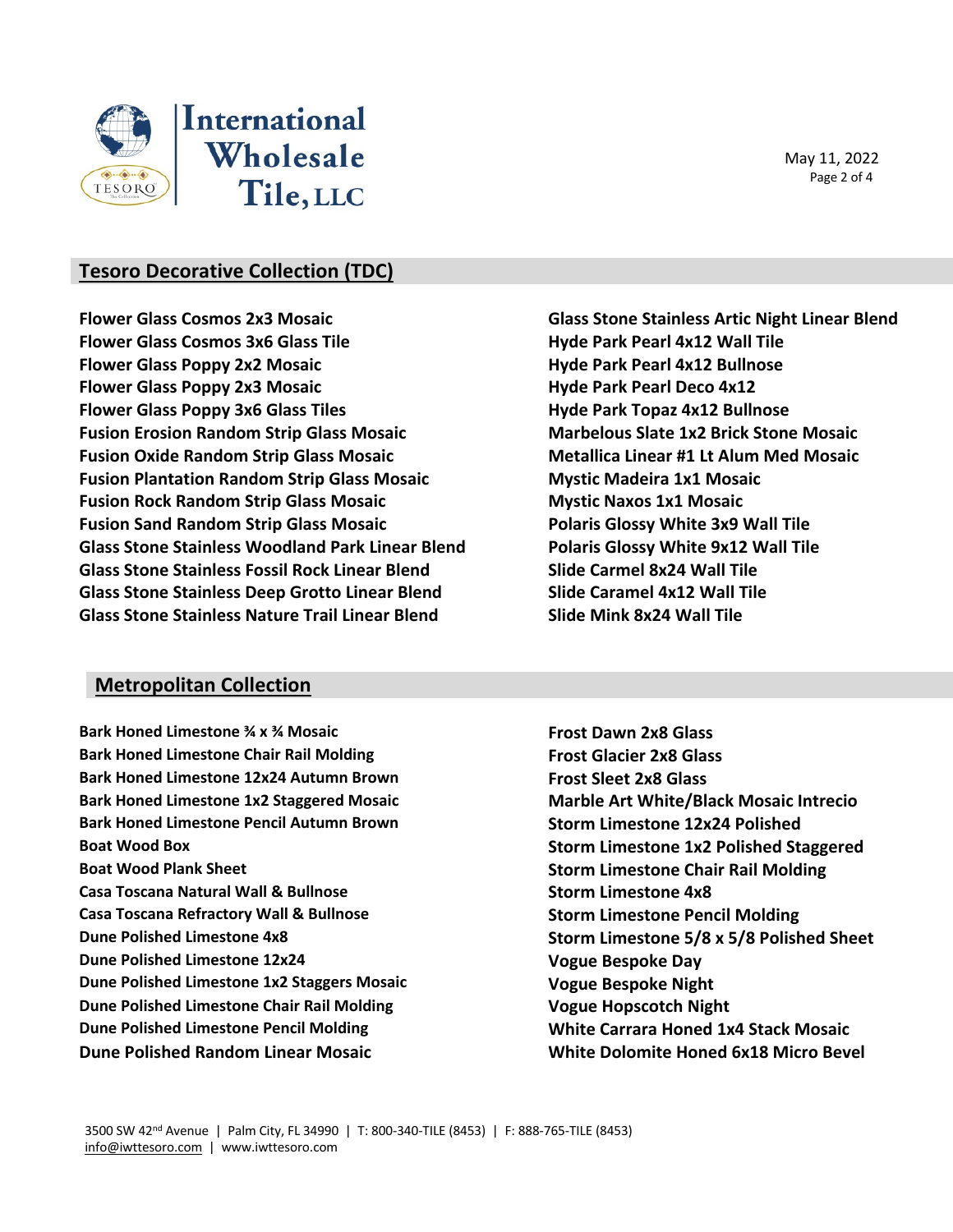



#### **Aquatica**

**Ancient Floridita Verde 6x6 Flower Glass Poppy 3x6 Glass Tiles Aqua Color Isl Blend Jamaica Glass Mosaic Fusion Rock Random Strip Glass Mosaic Aqua Color Isl Blend Key Largo Glass Mosaic Fusion Sand Random Strip Glass Mosaic Aqua Color Isl Blend Lanai Glass Mosaic Jazzy Glow 1x1 Mix Mosaic Aqua Color Isl Blend Oahu Glass Mosaic Lisa Solid Blue Glass 1x1 Mosaic Aqua Color Isl Blend Samoa Glass Mosaic Mystic Madeira 1x1 Mosaic Aurora Citrine Glass Mosaic Mystic Naxos 1x1 Mosaic Blended Blue 6x6 Palladiana 2CM –** *All colors / sizes* **Brushstroke Aqua Prato 6x6 Peloton Biscay Long Hex Mosaic Canvas Deam 6x6 Peloton Flores Long Hex Mosaic Cascade Beach 3x6 Peloton Pearl White Long Hex Mosaic Cascade Dusk 3x6 Peloton Scotia Long Hex Mosaic Cascade Night 3x6 Rain Barbados 1x2 Glass Mosaic Cascade Snow 3x6 Rain Lagoon 1x2 Glass Mosaic Chimes Biscay Trapezoid Mosaic Rain Maldives 1x2 Glass Mosaic Chimes Flores Trapezoid Mosaic Rain Ocean 1x2 Glass Mosaic Chimes Scotia Trapezoid Mosaic Rain Tahoe 1x2 Glass Mosaic Coral Stone 2CM –** *All colors / sizes* **Superior Honey 1x2 Glass Mosaic Cosmic Prato 1x1 Mosaic Vanguard Bluestone 1x1 Mosaic Flower Glass Anemone 2x2 Mosaic Vanguard Bluestone 2x2 Mosaic Flower Glass Anemone 2x3 Mosaic Vanguard Ios Blue 2x2 Mosaic Flower Glass Cosmos 2x2 Mosaic Vanguard Lake Blend 1x1 Mosaic Flower Glass Cosmos 2x3 Mosaic Vanguard Lake Blend 2x2 Mosaic Flower Glass Cosmos 3x6 Glass Tile Waterway Flores Pebbles Mosaic Flower Glass Poppy 2x2 Mosaic Waterway Rockland Pebbles Mosaic Flower Glass Poppy 2x3 Mosaic Waterway Scotia Pebbles Mosaic**

**Aqua Color Isl Blend Fiji Mix Glass Mosaic Fusion Erosion Random Strip Glass Mosaic Aqua Color Isl Blend Maui Glass Mosaic Fusion Oxide Random Strip Glass Mosaic Aqua Color Isl Blend Cyprus Glass Mosaic Fusion Plantation Random Strip Glass Mosaic**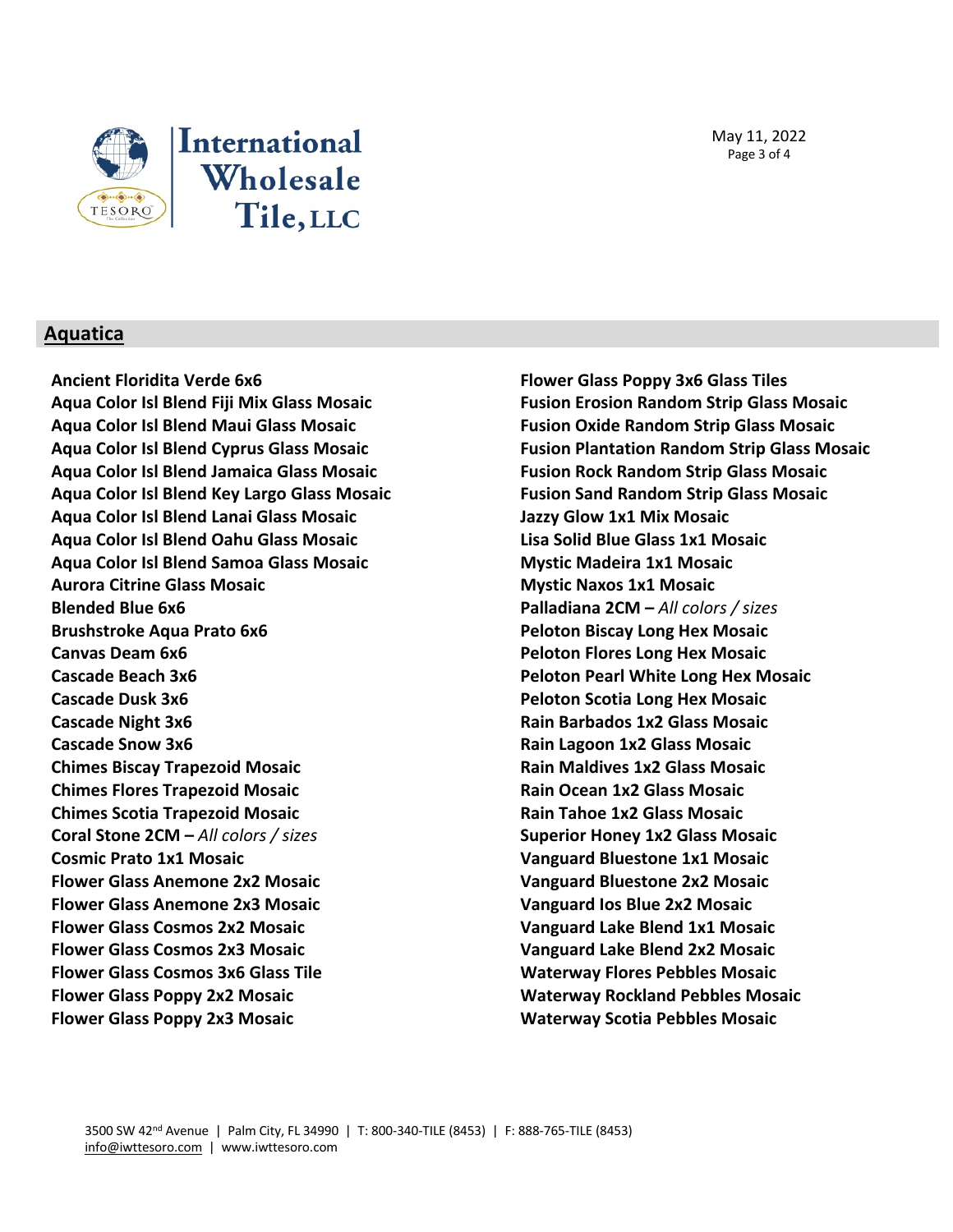



#### **Pietra Antica Natural Stone**

**Angelica Polished Chair Rail Molding Atlas Biscuit Matte 3x3 Mosaic Atlas Greige Textured Matte 2x4 Mosaic Atlas Greige Textured Matte 3x3 Mosaic Atlas Light Grey Textured 2x4 Mosaic Atlas Light Grey Textured 3x3 Mosaic Atlas Rustic Sand 3x3 Mosaic Atlas Rustic Wheat 3x3 Mosaic Carrara White 1" Hexagon Mosaic Carrara White Basketweave Moaic Dolomite/Nuvoloso 2" Hexagon Blend Mosaic Dolomite/Nuvoloso Basketweave Blend Mosaic Gray Storm Diamond Mosaic Imperial Pearl Brushed Chevron Mosaic**

**Ivory Travertine Tumbled Herringbone Mosaic Pearl Gold Hexagon Brushed Mosaic Pietra Antica Bianco Venato 1x4 Stacked Brushed Mosaic Pietra Antica Caladesi 24x24 Brushed Pietra Antica Caladesi 8x24 Brushed Pietra Antica Nuvoloso 1x4 Stacked Brushed Mosaic Skyline Brushed Chair Rail Molding Solto White 2x4 Honed Mosaic Vanilla Ice 4x8 Polished Vista White Polished Atrium Mosaic Vista White Polished Pencil**

We will continue to fill orders for these materials based on supply. Please place all pending orders so that available stock can be pulled and released as soon as possible. For additional information, reach out to your sales representative or email: info@iwttesoro.com. Or you can refer to our website at www.iwttesoro.com.

Your continued business and support are a vital part of our growth. And for that, we are most grateful.

Sincerely,

International Wholesale Tile, LLC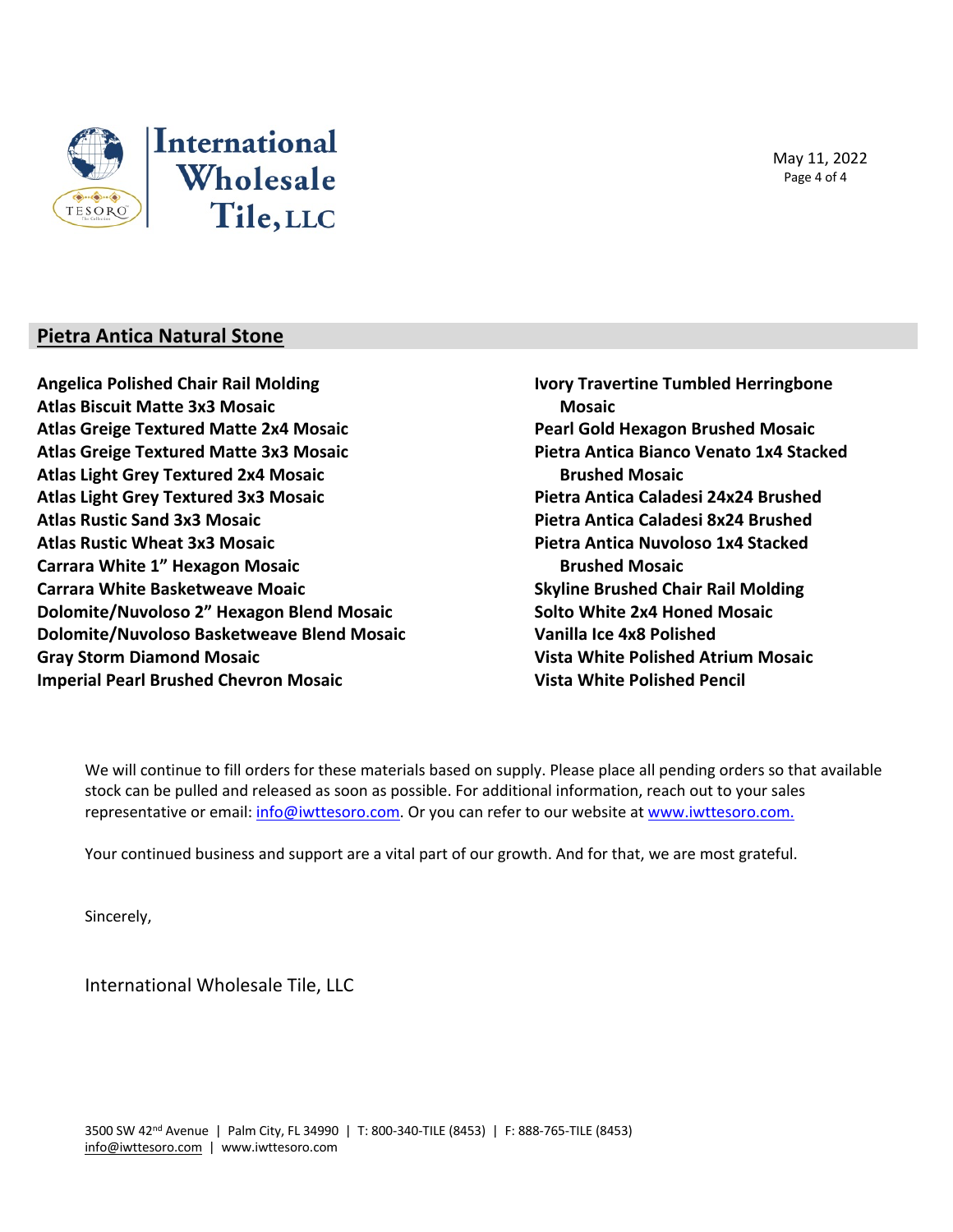

 March 7, 2022 Page 1 of 2

# **Attention: Purchasing Agents or Showroom Managers Re: Drop Notification**

Dear Valued IWT Customer,

# **EFFECTIVE IMMEDIATELY, the following IWT-Tesoro lines will be DISCONTINUED:**

**IWT-Tesoro Porcelains/Ceramics**

**Avorio** – all colors/sizes **Nova 24x24 only** – all colors **Berliner** – all colors/sizes **Pierre Belle** – all colors/sizes

**Tesoro Decorative Collection (TDC)**

**Hyde Park** – **PALLADIUM only** all sizes

**IWT-Tesoro Luxury Engineered Planks and Trims**

**Amerilux** – all colors/trims **Cityscapes** – all colors/trims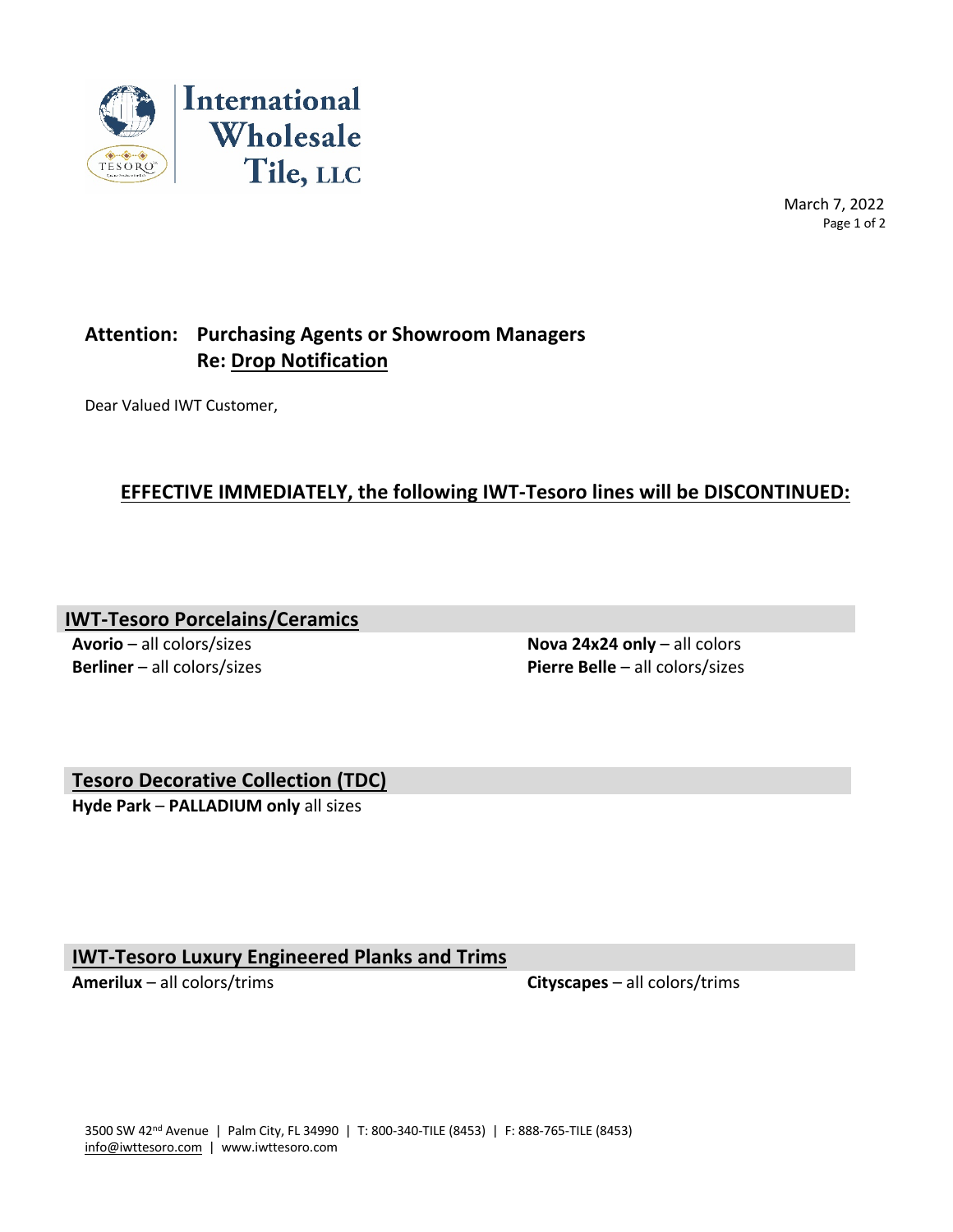

March 7, 2022 Page 2 of 2

## **Aquatica**

**Baltic Aquamarine 6x6 Laser Deco Blended Blue 6x6 Laser Deco Blue Crab 12 Inches Blue Dolphin Group Inches Cascade Cielo 3x3 Mosaic Clown Fish 8 Inches Coral 6x6 Deco** – all styles **Coral 6x12 Listello** – all styles **Diamond Ocean w/Soap 6x6 Emperor Angelfish 8 Inches Malibu Multi Brick Mosaic** – all colors **Nova 6x6 Bullnose** – all colors **Red Crab 7x6 Inches Starfish Yellow 5 Inches Stone A3602 Blue 6x6 Pool Cap Stone A4200 Blue 2x6 Mud Cap Threadfin Butterfly Fish 9 Inches**

#### **Pietra Antica Natural Stone**

**Crema Marfil Honed Random Strip Mosaic Crema Marfil 3" Hex Mosaic Ivory Travertine 2x4 H/F Mosaic Ocean White Ledger Mosaic Pearl Gold 2x12 Chair Rail Vista White Polished 3x6**

We will continue to fill orders for these materials based on supply. Please place all pending orders so that available stock can be pulled and released as soon as possible. For additional information, reach out to your sales representative or email: info@iwttesoro.com. Or you can refer to our website at www.iwttesoro.com.

Your continued business and support are a vital part of our growth. And for that, we are most grateful.

Sincerely,

International Wholesale Tile, LLC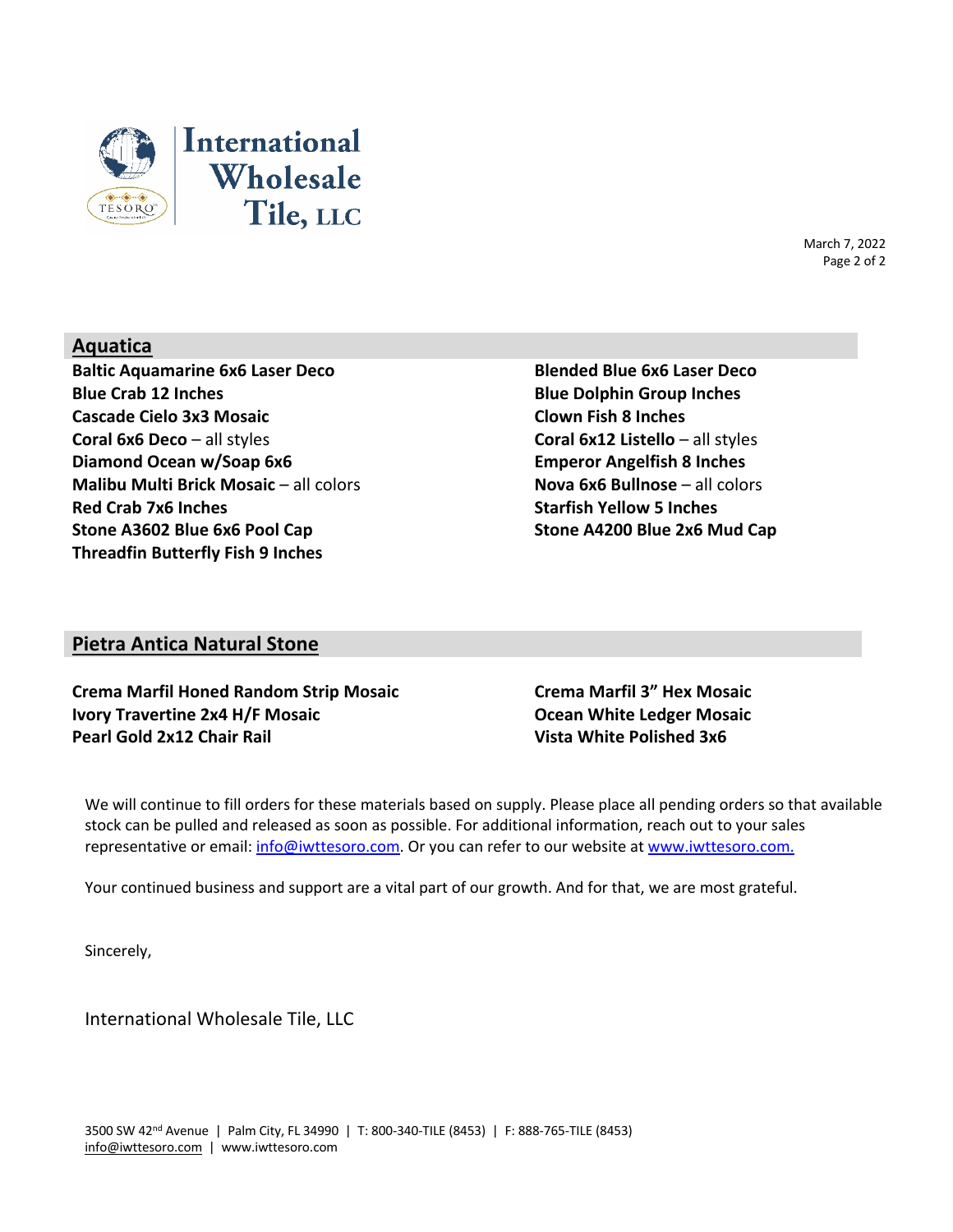

 January 31, 2022 Page 1 of 2

# **Attention: Purchasing Agents or Showroom Managers Re: Drop Notification**

Dear Valued IWT Customer,

# **EFFECTIVE IMMEDIATELY, the following IWT-Tesoro lines will be DISCONTINUED:**

## **IWT-Tesoro Porcelains/Ceramics**

**Calacatta White** – 10x16 Wall and trim ONLY **Lignum** – All sizes / colors **Calacatta White** – 3x12 Bullnose ONLY **Mount Tiede** – 10x16 Wall and trims ONLY **Cherokee** – All sizes / colors **Mount Tiede** – 3x12 Bullnose / All colors **Deck** – CENERE GRIGIO COLOR ONLY **Vintage** – All sizes / colors **Hinoki** – All colors

# **Tesoro Decorative Collection (TDC)**

 **Boatwood Weave 11.75x11.75 Casa Toscana Green 3x9 and Bullnose** 

## **Metropolitan Collection**

**Dune Polished 3" Hexagon Mosaic**

#### **Aquatica**

**Dash Flores 1x1/1x3 Mixed Mosaic <b>Baltic Blue 2x2 Mosaic Baltic Blue 6x6 Bullnose Baltic Blue 6x6 Laser Deco**